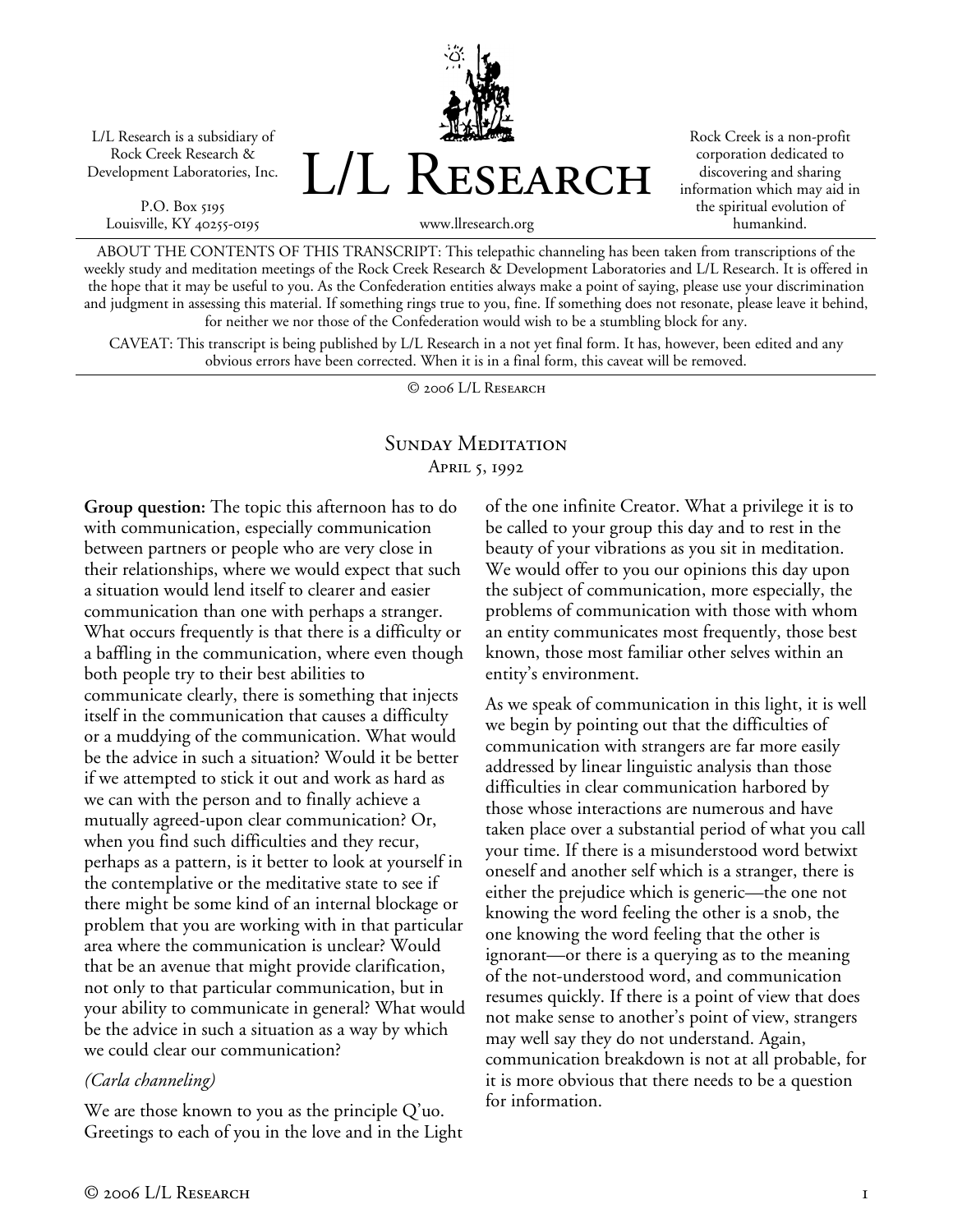There are many cases where, because of deeply ingrained distortions in concept about the nature of certain kinds of entities, whether the prejudice be racial, or economic, or social, or intellectual, breakdowns in communication will follow more closely the pattern of breakdowns in communication amongst intimates. The more heavy the bias or distortion, the more frequent the breakdowns and the more characteristic is the underlying cause being a distortion of mind which refuses to admit certain information from certain types of people as judged by the communicator. Now, let us move into the area of your query this day.

Moving back beyond the beginning of a relationship, moving to a time before there was a relationship, each entity within the relationship was an entity unto itself, yet beneath that truth lay substrata of influences carried into the incarnation and further distorted by early experiences with other selves in the intimate family circle. When two entities meet, they are seemingly to each other fresh out of the bandbox:<sup>1</sup> sparkling, virginal and new. Yet in each case, the surface appearance deceives, for each carries a tremendous baggage of previously held biases, some of which might be contradictory to the self, yet equally strongly held, many of which may well be self-destructive. These biases and distortions of opinion are as much a part of what is to be called good about an entity as those things which seemingly would be more apparently good, clear and positive traits such as honesty, judgment and fairness. For each eccentricity, each distortion creates a catalyst with regard to the reflections given to the other self in an intimate relationship, a catalyst that the entity would not have if there were no distortion whatsoever within the intimate mate or companion.

So, as the one known as Jim was thinking and feeling earlier it is indeed true that miscommunication, as well as communication, is good and proper and to be appreciated. Even with clear communication and no bias, errors in transfer of opinions, concepts, processes of learning and ideation will occur. There is not such a thing within your density as perfect communication, certainly not while words are being used. So we do not suggest devaluing the self because of biases that seem to thwart easy communication. Before any relationships have importance enough that they constitute that to which attention must be given, lies the attention to the self, to the grasping of the generalities about the self, while respecting always the infinite mystery of the self.

The life experiences need to be examined, not simply analyzed, but felt and considered, somewhat out of focus, in their relaxed and reflective manner so that patterns will appear, so that dream material can be correlated to events of the day, so that all of the parts of the mind and the deep mind may, in that relaxed state of mind, merge together to form new possibility, new avenues of thought, and a grasp of situations, so that new ways and tools may be found to forge simpler and more lasting bonds of word in body motion, making communication lighter and clearer and more lucid. So, as always, the work with another begins within the self and communicating with the self. When your feet are on solid ground in regard to the self, there is then the placement of the pivot, the point of balance, the fulcrum, the place from which one may move without losing the balance, without toppling too heavy a load, and without toppling as a life experience as one falls completely away from balance in a traumatic situation.

So we assume as we go on that it is understood that always the work by the self, for the enlightenment of the self, be undertaken in a humble but daily method or manner. Emphasis being given not to the length of the experience, or the perceived depth of the experience, but rather to the purity of intention to seek, to desire to know the infinite One, to feel one's ground as holy ground, and to discover the will of the infinite One for the self in service to all other selves. If this be daily, it need not be elaborate, and the elaboration may come as each entity finds its own path and its own most efficient way of processing information, insight and depth of worship.

Now let us see two selves: A and B, shall we say. As they meet each other and begin to build a bridge of communication, the first efforts at communication may well be very unsuccessful, but may also be quite undervalued if A and B are extremely fond of each other. It may not seem to matter so much what is said as the fact that there is the sound of the voice wishing to speak, and that feeling of one who wishes to hear what you have to save. This communication

 $\overline{a}$ 

<sup>&</sup>lt;sup>1</sup> bandbox: a usually cylindrical box of paperboard or thin wood for holding light articles of attire.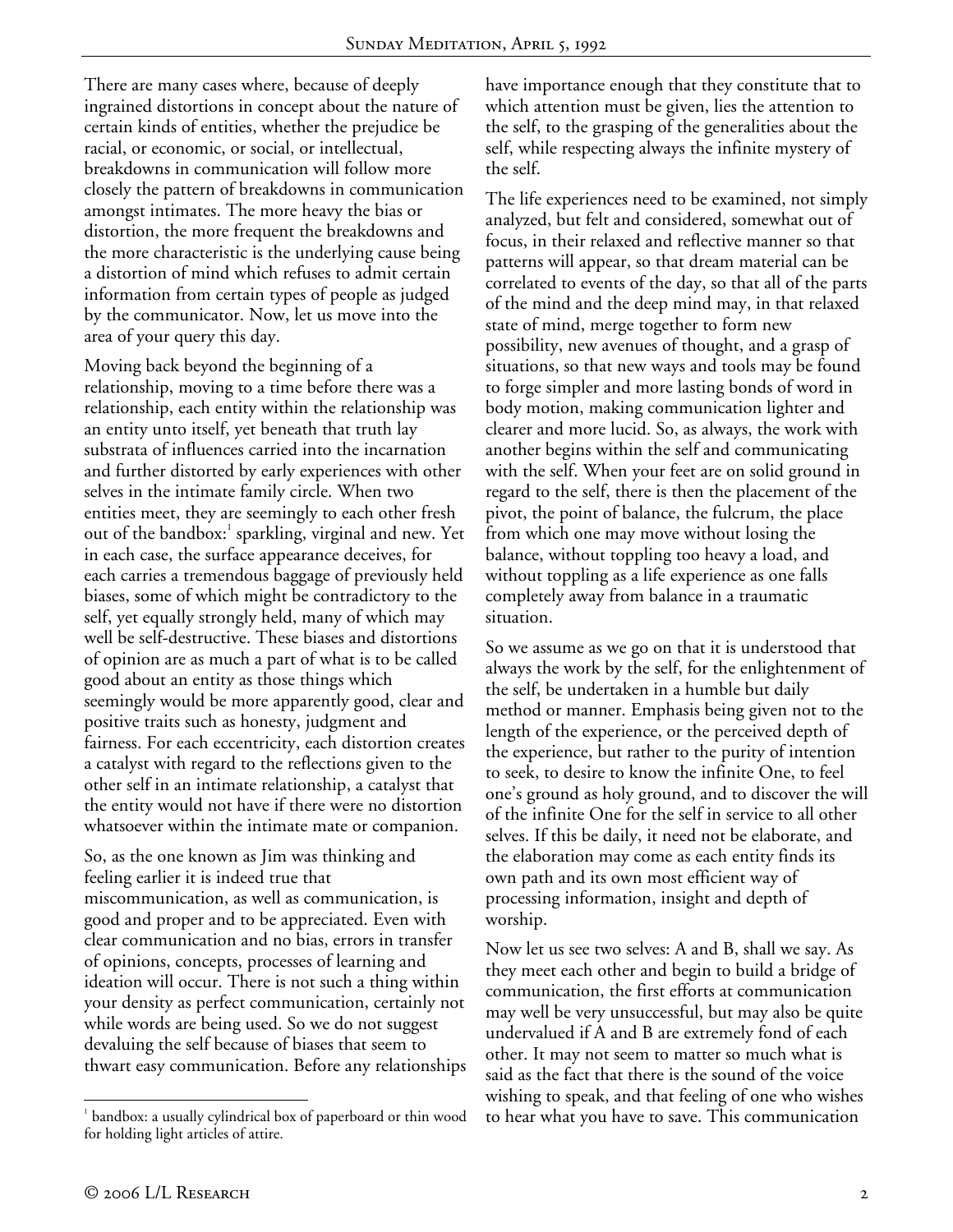level is so satisfying that there is very little editing of information, and all kinds of information are allowed into the mind's memory without editing or rejecting. This is a very efficient way to communicate, for a large base of data is gained.

The secret to this type of communication is the refusal to interrupt that which another is saying, upon both A and B's parts. This joyful type of communication bubbles forth when each experiences the other for the first time, when history must be learned, and it is particularly exhilarating. More than entities realize is communicated during this period in which the subjective evaluation of information transfer is that much has been lost because of the bedazzlement of infatuation, love or friendship. However, insofar as this has been the first and imprinting information, it does remain the very most important and deepest of the information base and is the basis for communication with the other entity until such time as any misperceptions in the original communication base have been discovered and work has been done to reprogram that misperception so that it reflects more accurately the true nature of the other self.

We may look at the base of information, then, as a kind of bottom of a pyramid. For as the time moves by in its perceived stream in your illusion, fewer and fewer bits of information transferred seem new to the self about the other self. A knows more and more of B, and begins to predict more and more of those things which B will tell. B does the same with A. A and B discover they have swapped their history to the point that there is less and less new to be learned. The base that was once so broad has been built on and built on until all of those things which are central and predictable within the terms of that special relationship begin to overshadow the entirety of the information base, and the useful bits of information are now perceived to be fewer and simpler and larger.

A and B begin to predict that which the other will think, begin to assume that they will have a certain reaction to a certain question, each from the other. We are not talking here about those times when A may be upset or angry with B, or B depressed or upset in some way. We are speaking of two entities of good will who have begun to assume that he or she knows the other entity.

This is the central difficulty in communication between intimate companions. Each entity has very riveting experiences, certainly, and much behavior is predictable, certainly, but the possibility of depth, eccentricity and nuance is prominent in any exchange of information which deals with deeply felt things, especially. And it is skillful not to assume that anything is known. It is skillful to listen precisely to what is said, and not to what is assumed to be true if that is said. This is a subtle point, simply because entities do not realize how many assumptions they make about their intimate companions. Such assumptions may be in general true, but all spiritual truths contain paradox. And no paradox is plainer than that every rule has its exception. Every generality that you use to predict your companion's way of thinking and behavior will have substantial exception, and this exception is most important and needs to be given pride of place, needs to be given that blank space where there are no assumptions yet, in order that a difference may be explained.

How then does one move into an awareness of the assumptions one is making? And perhaps should not make? We may suggest, not the walking away from the conversation, nor the working harder at the conversation, but a shift in the direction of the conversation. For in conversation entities normally tell each other things. In the midst of perceived breakdown of communication, we would suggest for those who are in deep distress, that perhaps a brief song, wise word, or some brief seconds-long ritual of centering, even in silence with held hands, provide a new base, a new place for two spirits to begin a different kind of communication. When this has been achieved, then we would suggest this general approach: Let either one begin by saying, "This is my reality. I know I have created it myself. And I am aware that there are things in it that are misperceptions. Otherwise, we would not have trouble communicating. Let me tell you the world that I, at this moment, create, and how in my world I am seeing myself in perceiving you." This is done without interruption. Then the other takes the responsibility for the self, too, and says, "This is my universe. I am aware I have created it and I allowed and am alone responsible for it. In my universe, I have created my feeling this way, and feeling that you feel this way."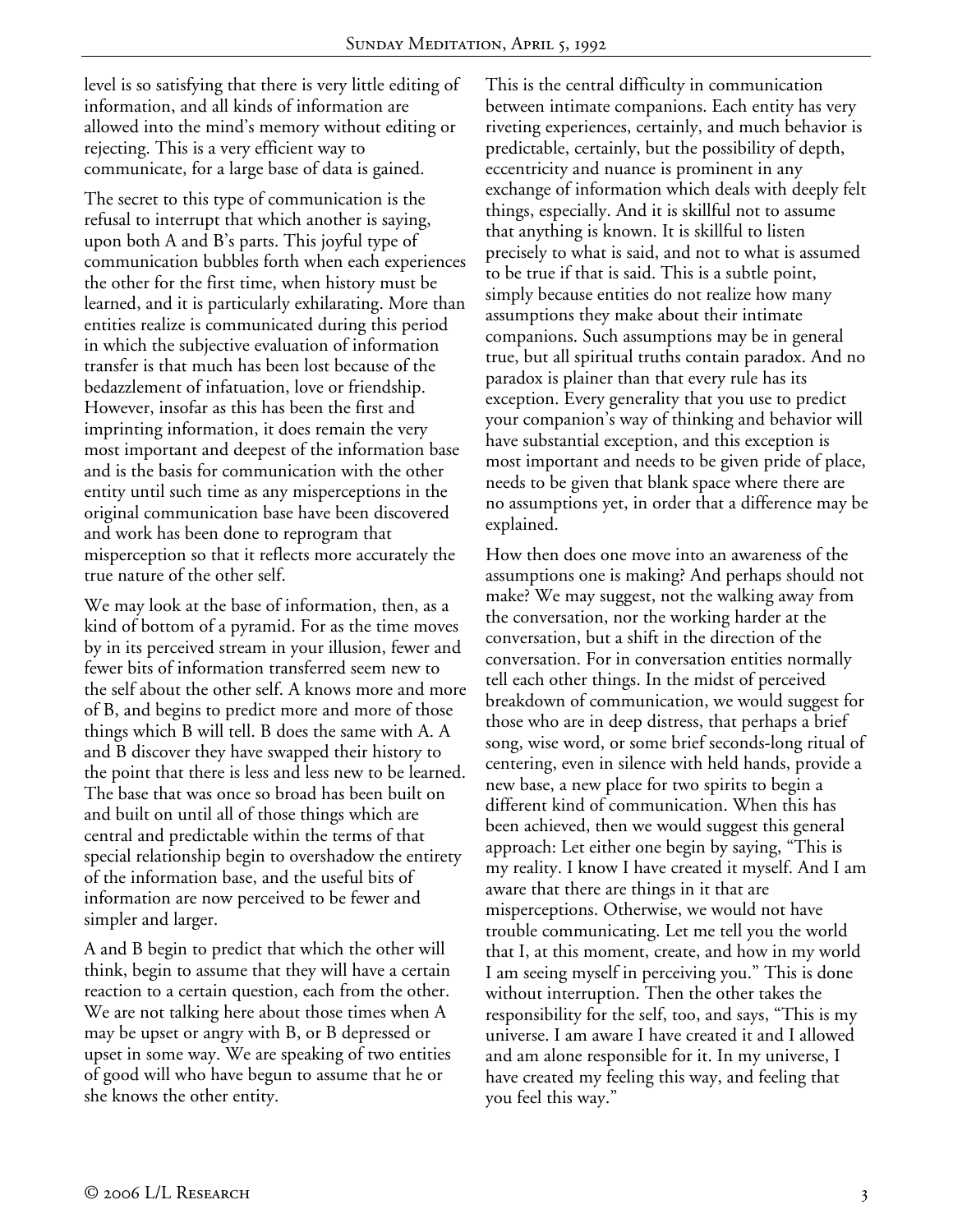These are not declarative statements alone; these are statements that are also requests, requests that the other not only state its reality that it has created, but also that it speak quite directly to those things about the creation of that entity, which is the self, that the other entity feels have biases that are not justified by that which the other entity's creation contains. It is a feeling of the way, a moving back from an addiction to fact. One moves away from knowing what one knows when the blockages of communication between two intimates are to be cleared away. For it is not only the words themselves, it is the assumptions that have been created through years of repetitive actions that can destroy communication so effectively.

If there is the expectation, and it is not owned, if there is the prejudice and it is not owned, if it is not brought out into the open, how can the other entity do anything but respond to the feeling that lies behind the statement, which is seemingly innocent and harmless. So when there is a blockage that is inexplicable, it does not have to do with vocabulary or amount of information given. Then it is that one begins anew at another level of communication: a telling of the story of the self, a speaking of the legend of the moment. "This is what I have created. Respect this, but tell me what you have created, and I shall respect that." And from this exchange, all differences in perception may be communicated back and forth, back and froth, until the two creations have a consensus reality, special to those two entities at that moment in the combined myth of two entities upon a journey of seeking together, thus unifying what was broken, and healing that which was sore and painful.

This does not mean that agreements can be reached in which each party feels the same, for each entity is unique and each path is different. Yet, if free will is respected, we feel that it is always possible to come, if one is humble enough, to express one's perceptions and misperceptions as one who is responsible for them, to come to some mutually acceptable pleasantness and unity, wherein each respects the other's points and sees what preferences caused the other person, who is quite honorable, to continue to hold a varying opinion.

Agreements do sometimes occur, but this is not the goal of communication. The goal of communication is the exchange, in freedom and peace, of

information. To have an addiction to agreement is the same with the answer as having an addiction to fact in posing the question. Fact is to be released, for there are always exceptions. Agreements are to be released, for there are always possibilities of two unique points of view, both of which are correct in the personal truth of each. Thus, free will is preserved, mutual respect is given, and respect to the self is also given.

Now we would only touch less centrally upon what would seem to be clear, that is, that other disturbances in the life pattern, changes in work, in geography, in circumstance, the loss of friends or family, these and many other things can cause one to be quite erratic in communication skills. There are two ways to deal with this truth. One is less efficient but more merciful. The other is more efficient, but does not partake much of tenderness.

It is the nature of each entity to move as he will between these two types of coping with special problems at special times. The merciful way to cope with an entity which is under tremendous strain is to move away from speaking of serious things, to attempt to give support, and to attempt to share the laughter, and to attempt to find ways, always to make merry and to, in the deepest sense, distract the entity from gazing at the situation which is so difficult and so puzzling because of its newness, and because of the grief and pain of loss. A far more efficient way to deal with this type of situation, which is special, is to continue to communicate as if both entities were not under stress. To continue to take responsibility for creating the universe in which each is living. This will lead to a large volume of communication. It is, however, a very efficient means of assimilating and aiding each other in assimilating the processes of change, wherein much old information is found no longer to be useful and must be, as this instrument would say in computer language, "dumped," and that energy of the dumped program used then to create a new program, if you will, a new software program that will work in the new reality, which is perceived as true by the self.

Neither way is more correct than the other. How one deals with special circumstances, how one deals with self-pity, with sorrow, with all of the tragic sentimental and enfeebling emotions connected with the reactions of loss, pain, and limitation are equally acceptable. The less self-destructive that they are,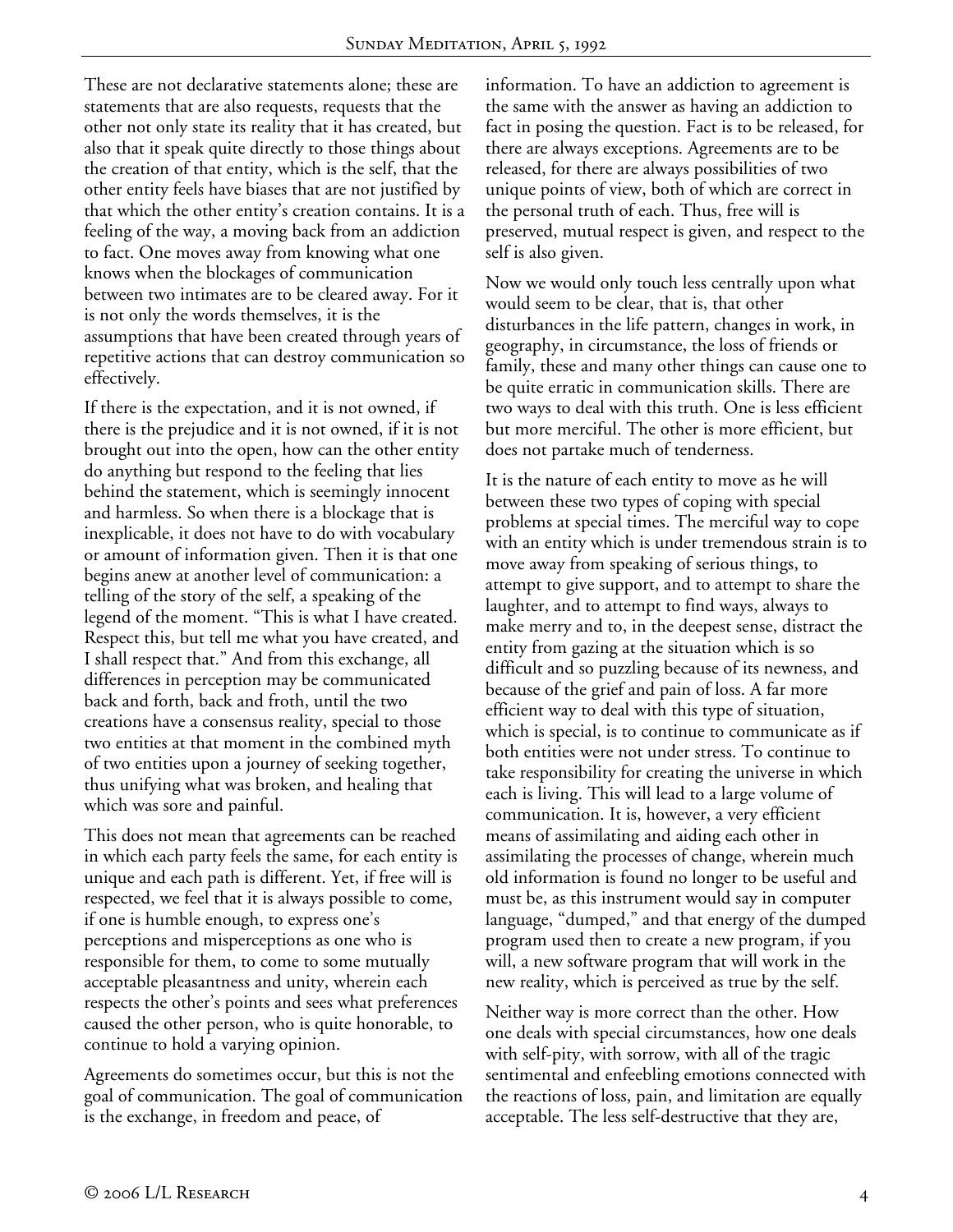may we say, the more efficient. Consequently, if one perceives oneself to need to cry, to feel self-pity, to feel weak, and to feel helpless, then by all means we suggest feeling this way; but feeling this way when it does not infringe on communication with others. And if one must feel this way in the company of another, it is well to communicate simply that one is incapable of clear thinking, thus again taking responsibility for the inability to communicate clearly before difficulties have arisen because of these special circumstances. Some entities need very badly to act out all of the anger, pain and frustration of loss, whatever it may be. Others find themselves more invigorated by distracting the self, and moving positively in any direction while allowing the work of change to be done more or less subconsciously.

This information is known only to the self. And it is the skillful spirit which knows the self well enough to allow it the tenderness it may need or to give it the action in all directions that it might need, but in each case being responsible enough to say to the companion with whom one must communicate, "I am being unhappy now." Or, "I am behaving in a manic way now, because this is how I need to deal with this trouble and sorrow. Consequently, I will not communicate well, and if I become troubled, I ask you please, to [for some] hug me, [for some] reassure me, [for some] leave me alone." Each entity may fill in the blank.

However, my friends, most communication problems between those who are intimate are those of assumption and the lack of knowledge of the programs that the self is running. As you sit in meditation each day, if you find yourself coming to the end of your meditation and you see that there may be time for prayerful quiet thought, and something is puzzling you, set your mind upon it gently, lightly. Don't worry about it or attempt to untangle it, but gaze at it. There it is, this thing that seems rather fearsome; this place where one cannot communicate with another. There it is. Look at it. Do you fear this? What do you fear in this? Do you fear abandonment? Do you fear a loss of love? Do you fear being completely understood? Do you fear being right? Do you fear being wrong? Where there is a blockage, somewhere there is fear. Rest and gaze and sit with this companion of yours that you call a blockage, and when you again come to that state of mind, move to that again and rest and sit and admire it. And one day, it will burst into a candle

flame and lucidly, clearly show you the untangled, the clear situation. For you ask, and so you receive, not in the time of humankind, but in the time of knowing, when you are completely ready to accept responsibility for the knowing. Be patient in these searches of the self, with the self, for your time of knowing may be now, or it may be some time from now, but once you ask, you may be sure that you shall know.

May you have the faith and the grace to have that patience and to seek in that steady persistent manner, regardless of circumstance. It is to the humble persistent seeker that doors are opened, questions are answered, and desires are given. Often not as you would expect it, but in the end in ways that always seem to contain so much more than you ever thought possible. May glory be with you in the harmony of the process of pilgrimage. In darkness and in light, in pain and in joy, love one another, my friends, and realize that you are never alone, that you always have the help of those friends who are unseen, those energies which are those of grace and clarity, beyond all human understanding.

At this time, we would transfer this contact to the one known as Jim, if this entity would accept it. And we would leave this instrument in love and in light and in thanks for this instrument's willingness to serve in this way. We are those of Q'uo.

## *(Jim channeling)*

I am Q'uo, and greet each again in love and in light. At this time we would offer ourselves to the speaking to further queries, if there be further queries upon the minds of any present. Is there a query to which we may speak?

**Carla:** Well, I guess the thing that puzzles me the most is that you are into a communication blockage before you know it. The kind of work that you were speaking about seems like you are like two blocks ahead of the place you are supposed to turn off before you figure out that you should have made a turn. How do you get back to where you can say, "Wait a minute, this is the way it looks to me. Is this the way it looks to you?" You have already gotten stuck. There are emotions, not just words, but there are emotions.

*(Side one of tape ends.) (Jim channeling)*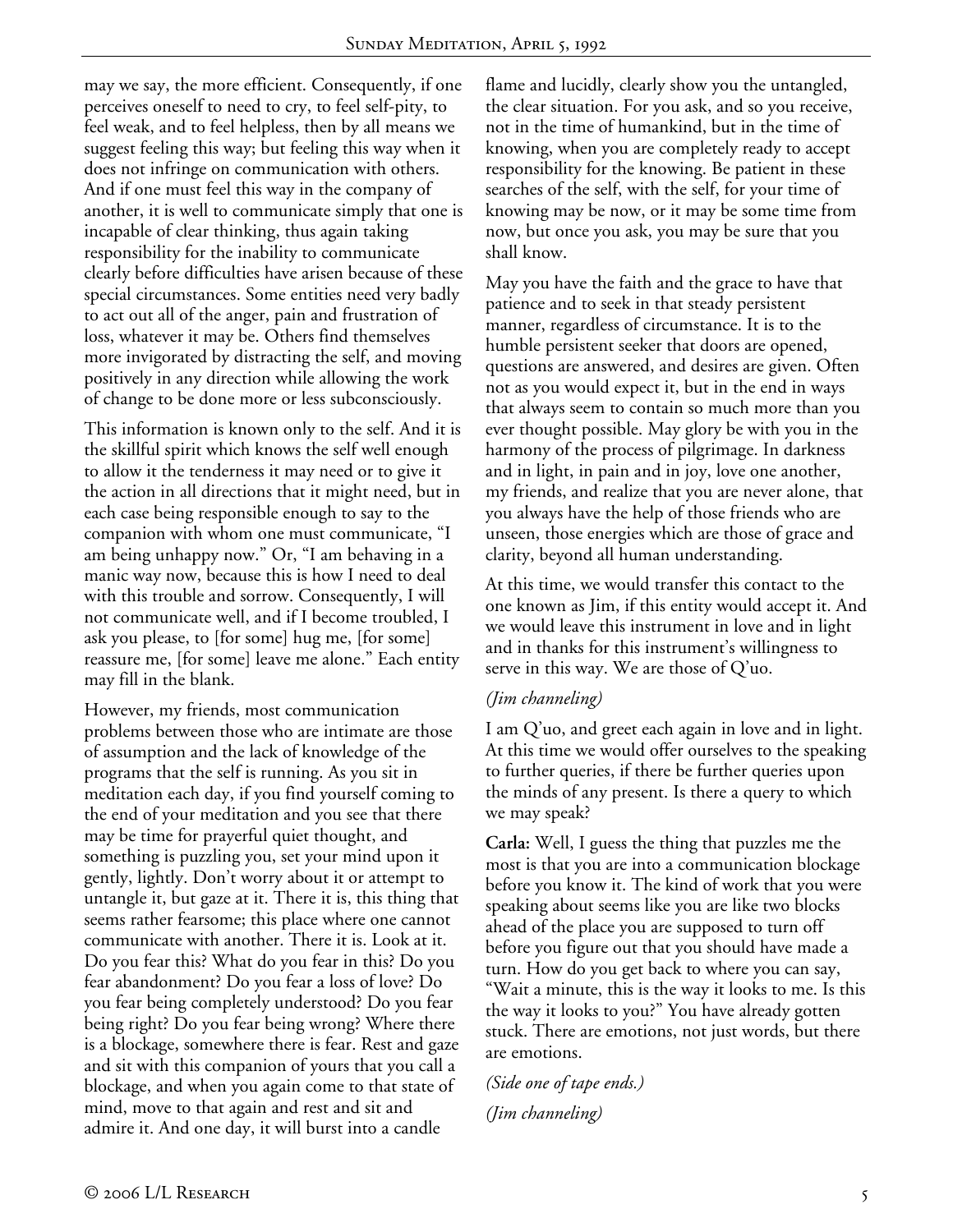I am Q'uo, and am again with this instrument. We are aware of your query, my sister, and would suggest that when you become aware of the turn that was made at some point previous to its realization, that you state that fact as soon as you can, so that there might be a reevaluation of the conversation. All of your interaction with others is that which is of the moment, that which is inspired by the thoughts that spring both from your own mind and from the mind of your fellow creatures as you attempt to communicate and act together in a certain fashion. As there is a movement away from the desired objective, the noting of this movement is that which is most helpful in bringing both entities once again into the alignment that each has desired, whether the desire is spoken or consciously recognized, or not. For you are more than you think you are as you interact each with the other. You have your histories with you, both that which is known and that which has become unavailable, shall we say, to the conscious mind, and these histories are a kind of momentum that are colored by experience so that there is an unknown factor in all intercourse, the factor of the creative expression inspired by that which is within the experience of one or both entities. As you find your interchange of energies, of ideas, of directions, of feelings, moving in a fashion which becomes uncomfortable or unfamiliar to you, then it is your responsibility to note this deviation and to move again toward the desired objective that you have set before you.

May we speak in any other fashion, my sister, to this query?

**Carla:** I have one more question. It may not be worth anything, but I was thinking about the model of the triangle shape that you showed, or the pyramid, and I was thinking about our actual situations, which is that, although we do get a broad base fairly early in life, still, if we don't limit ourselves to that base, we use that broad base and we get even broader if we don't insist that we are this kind of person or that kind of person and hold on to those early things, then we do what the model was in the renaissance of man, and that was just to have more and more options of ways of thinking and ways of processing information and so forth. And that's true of other people, too, so that instead of the model being a pyramid, it would be more like a trapezoid, I guess you'd call it, with the top side broader than the base, but not an upside-down

pyramid because you don't really start with just one thing as a very young child. You get everything at once, but always with that kind of pulsar center of the essential self, so that it is not that we are getting more scattered. Do you see what I am saying, and does that make any sense as the kind of model that we might be trying to keep in mind for ourselves and other people to open up the possibilities? They might be different this time than they were yesterday, or last year.

I am Q'uo, and am aware of your query, my sister. Indeed, the triangle shape is one of the simpler models that can be used to describe an entity and its base of experience and information upon which it shall draw and build further experience in the life pattern. It would more nearly be correct to look at each entity as a faceted gem with many sides and many angles or perceptions on a number of topics, for each entity has within it the ability to pursue interests in a wide variety of fields of endeavor that will enrich and influence the further learning and growth of the entity. So that when entities gather together to share that which is theirs to share and to learn that which they desire to learn, one may see the shining of the light of this desire through the facets of the gems which each entity is, and as the desire is moving through the different points or angles of perceptions, there will be a light that is bent in a certain way as your white light is bent and separated into the colors of the spectrum as it moves through the prism. Just so is the desire to learn and to share, in its movement through the faceted gem of each entity, bent and colored by the experiences, the information, the desires and potentials that are within the entity and which make it a multi-layered being. Thus is intercourse or interchange between your entities enhanced and enriched.

May we speak in any other fashion, my sister, to your query?

**Carla:** First, let me thank you for that answer. I'm going to have to read it to get it all, but that really sounded rich, meaty.

I had one other question that just came to me as an image. The triangles again. I was thinking about how we do have an essential self and if it was a triangle, then it would start at the point and not get very far out before it began the line through the very essential middle of the shape of the triangle. And if you took the triangle of one person with the point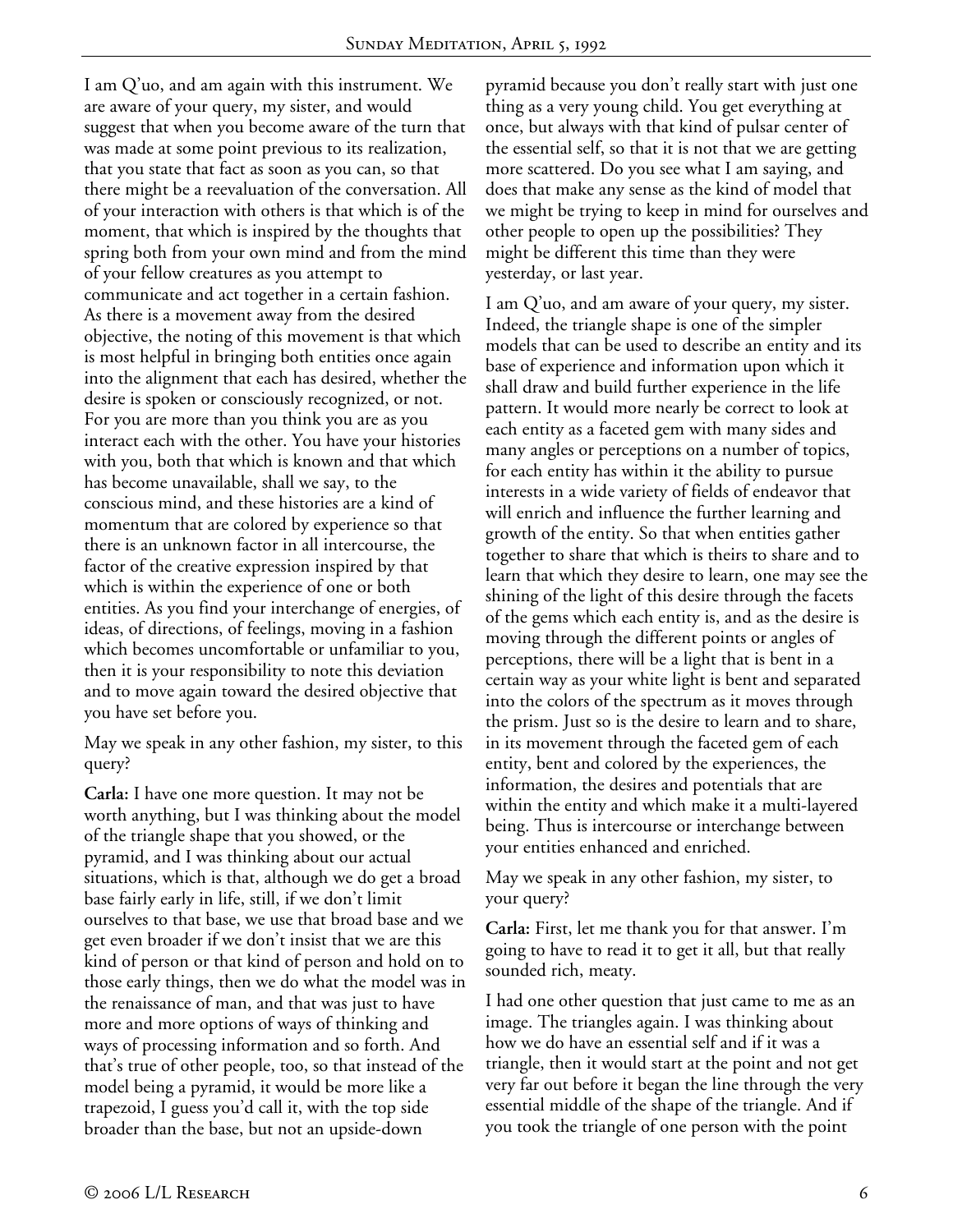upward and the triangle of the other person with the point downward, and you moved them together until they sort of clipped into place with that central essential point in alignment and agreement, then you would have a six-pointed star which is the symbol of the white, Western, Christian magical tradition. I was wondering if there was truth there of the magical way that people can interact if they are linked together, because if you can follow the image, when the six-pointed star is made of the two triangles that move together with one point up and one point down, the essential selves would look like a pencil that is sharpened at both ends within the triangle, and it would also then look like a common crystal, a quartz crystal, which is known to be magical, but only when it is charged by a magically oriented entity who holds it in the hand and is itself crystallized. Are we crystals to and for and with each other? And does our communication, our coming together, have that kind of absolute magical nature, if we can find it?

I am Q'uo, and am aware of your query, my sister. There is much within your query that is fertile ground for communication and we shall chose only the most basic portions to comment on at this time. Returning to your original image of the two triangles coming together in a manner which creates the sixpointed star, one may look upon each entity as having the mind, the body, and the spirit sides of the triangle, both in the conscious and in the subconscious realms, shall we say. So that each entity is both that which you may call male or conscious, that which you may call female or subconscious, in that the functions of each of these portions are somewhat different but complementary. Blending the two together in a balanced fashion creates that which you have called the six-pointed star that makes available to the entities all of the experiences during the life-pattern so that there is very little that remains in the shadows, shall we say, or in the distant memory, yet affecting the present experience. The entity that has been able to gain a knowledge of itself to this degree is the entity that has increased its crystallization, shall we say, its regularization so that when it desires to move in a certain direction, it has at its disposal all of the energies of its incarnation, both those that are normally conscious and those that for many remain subconscious. Thus, its resources are greatly enhanced and it may move with more certainty along any line of desire that it

constructs for itself due to the regularization of its mind, body and spirit complexes on both the conscious and subconscious levels. Thus, each of you is truly a crystallized being, becoming more and more crystalline as you discover those facets of yourself that have heretofore been unavailable to you as resources upon which to draw for further problem-solving, shall we say.

Is there a further query, my sister?

**Carla:** No, thank you. That's more than enough. I take it that the question about that general line thinking might be a group question at sometime.

I am Q'uo. And this is correct, my sister.

**Carla:** Very well. Thank you so much, Q'uo.

We thank you, my sister, once again. Is there another query at this time?

**Questioner:** Yes, what suggestions would you have for stubborn pride that keeps people from taking responsibility for themselves and communication?

I am Q'uo, and am aware of your query, my sister. If that, as you have called it "stubborn pride," which blocks one's ability to assume the appropriate responsibility in communication and relationship, resides within one's own being, it is well to take that concept as an image into your meditative and contemplative or prayerful states and look therein the silence within at that quality, observing how, as the pebble thrown into the pond, it ripples outward in all its affects and effects within the life pattern; to see a trail of its experience within one's being and to trace that trail to its source so that whatever impulses or experiences were the genesis of this trait may be looked at and reexperience in a safe environment, perhaps within this same meditative state, so that the entity which experienced this need to behave in this manner might have a chance once again to rerespond to this situation and fashion a more helpful means of response to others.

If this trait is within one that is close to you and not within the self, there is far less that can be done, for the desire the work upon those qualities which are seen to be hindrances to affect teaching and learning need to have an inner motivation in order for any actions to be effective in removing or balancing such traits. One can make the suggestion that such a trait exists, and can be worked with in a helpful manner. Various suggestions can be given, as we have